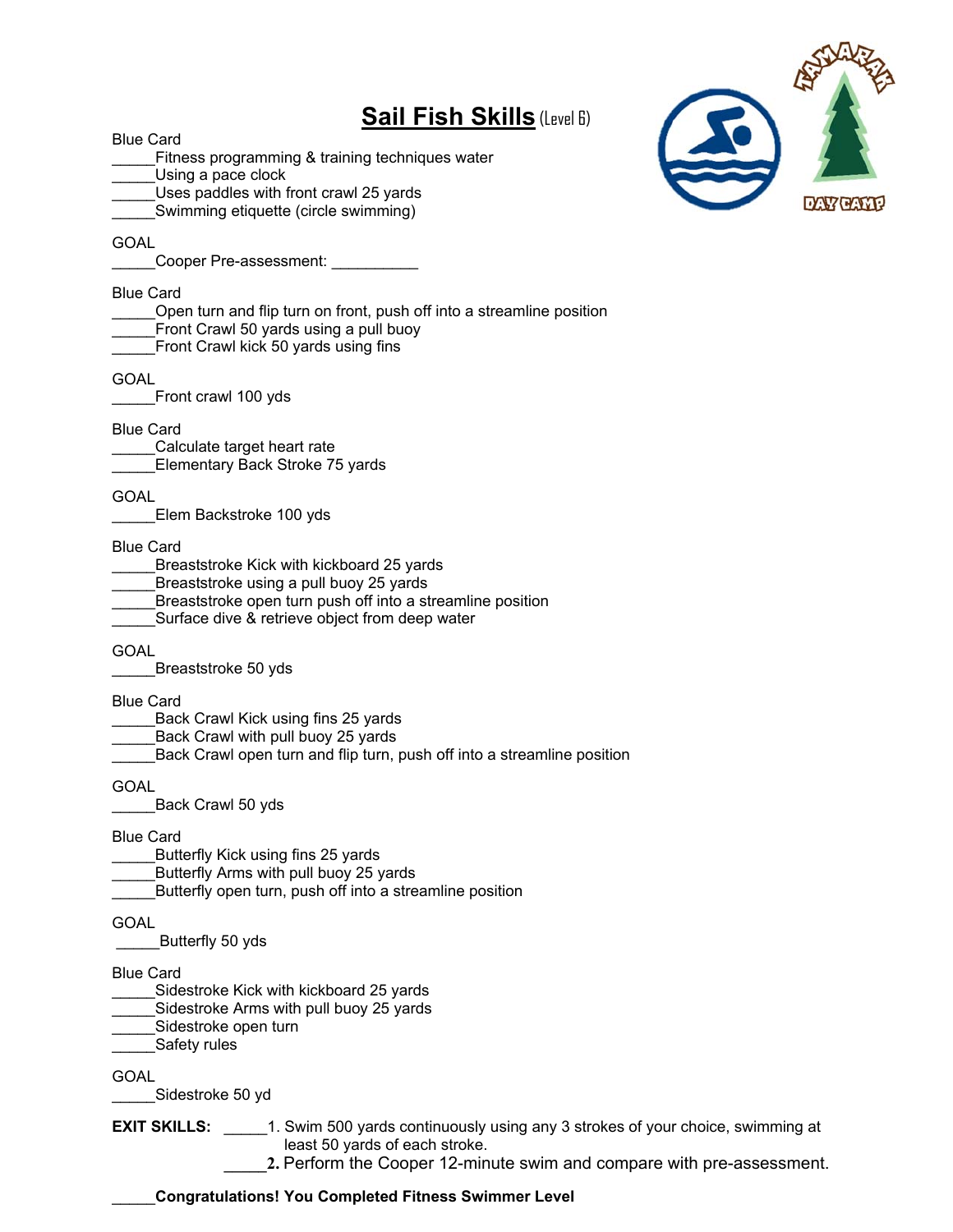## Sail Fish Front Crawl Stroke Performance Criteria

| <b>Body Position</b> | Body is nearly horizontal to the surface in a streamlined position; body roll is a fluid |
|----------------------|------------------------------------------------------------------------------------------|
|                      | motion (head, trunk and legs are aligned.                                                |
| Arms                 | Above-water recovery with arm bent at elbow; arm relaxed as hand moves toward the        |
|                      | head; arm extends fully in coordination with body roll; elbow and hand move just         |
|                      | outside the shoulders as the arm travels straight backward; palm presses toward feet     |
|                      | until arm reaches full extension during finish                                           |
| Legs                 | Continuous kicking that starts from the hips; ankles and knees extended but not rigid;   |
|                      | feet remain below the surface (heels just break the surface).                            |
| Breathing &          | Exhale under water before the next breath during the power phase; head remains in        |
| Timing               | line with the body (minimal head movement); alternate side breathing preferred.          |

#### Sail Fish Elementary Backstroke Stroke Performance Criteria

| <b>Body Position</b> | Body is nearly horizontal to the surface with arms at side during glide; chin up; ears |
|----------------------|----------------------------------------------------------------------------------------|
|                      | in the water.                                                                          |
| Arms                 | Arms extend at or slightly above the shoulder level with hands no further than top of  |
|                      | head; fingers lead arm extension; palms face toward feet; elbows extend as palms       |
|                      | push backward and inward, stopping at the hips.                                        |
| Legs                 | Heels drop by bending knees; ankles bend to 90 degrees and rotate outward with toes    |
|                      | wider than heels of the feet; knees and ankles fully extending at the end of the power |
|                      | phase.                                                                                 |
| Breathing &          | Rhythmic breathing pattern (inhale during recovery and exhale during power phase);     |
| Timing               | arm recovery begins slightly before leg recovery; arm and leg power phase begins       |
|                      | simultaneously; extended glide after power phase.                                      |

### Sail Fish Breaststroke Stroke Performance Criteria

| <b>Body Position</b> | Body is nearly horizontal to the surface and streamlined during glide position.     |
|----------------------|-------------------------------------------------------------------------------------|
| Arms                 | Arms sweep outward from the glide position (arms extended narrower than shoulder    |
|                      | width); bend at elbows increase as hands move toward chest; elbows remain high      |
|                      | throughout the pull; hands come together at the midline under the chin; arms extend |
|                      | forward to a glide position.                                                        |
| Legs                 | Heels drawn toward buttocks; heels remain under water; ankles rotate outward with   |
|                      | toes wider than heels; knees and ankles fully extend at end of power phase.         |
| Breathing $\&$       | No delay from finish into recovery; face and head submerge during arm recovery;     |
| Timing               | kick and glide; exhale under water (pull and breath, kick and glide)                |

## Sail Fish Back Crawl Stroke Performance Criteria

| <b>Body Position</b>     | Body is nearly horizontal to surface in a streamlined position; head is still and aligned<br>with body, no side-to-side movement; body roll is a fluid motion (head, trunk and<br>legs are aligned)                                                                                                                                       |
|--------------------------|-------------------------------------------------------------------------------------------------------------------------------------------------------------------------------------------------------------------------------------------------------------------------------------------------------------------------------------------|
| Arms                     | Above-water recovery (arms straight at elbow; hands enter just outside shoulder in<br>coordination with body roll; hand enters little finger first reaching downward with<br>elbow bent; fingertips pointing away from the body to the side; hand follows a<br>straight path toward the feet; arm fully extended at elbow for the finish. |
| Legs                     | Continuous kicking that starts from the hips and propels swimmer forward using a 2-<br>to-6-beat kick; feet remain below the surface.                                                                                                                                                                                                     |
| Breathing $\&$<br>Timing | Rhythmic breathing pattern (inhales as one arm recovers and exhale as the other arm<br>recovers; arms in continuous opposition) no hesitation at finish                                                                                                                                                                                   |